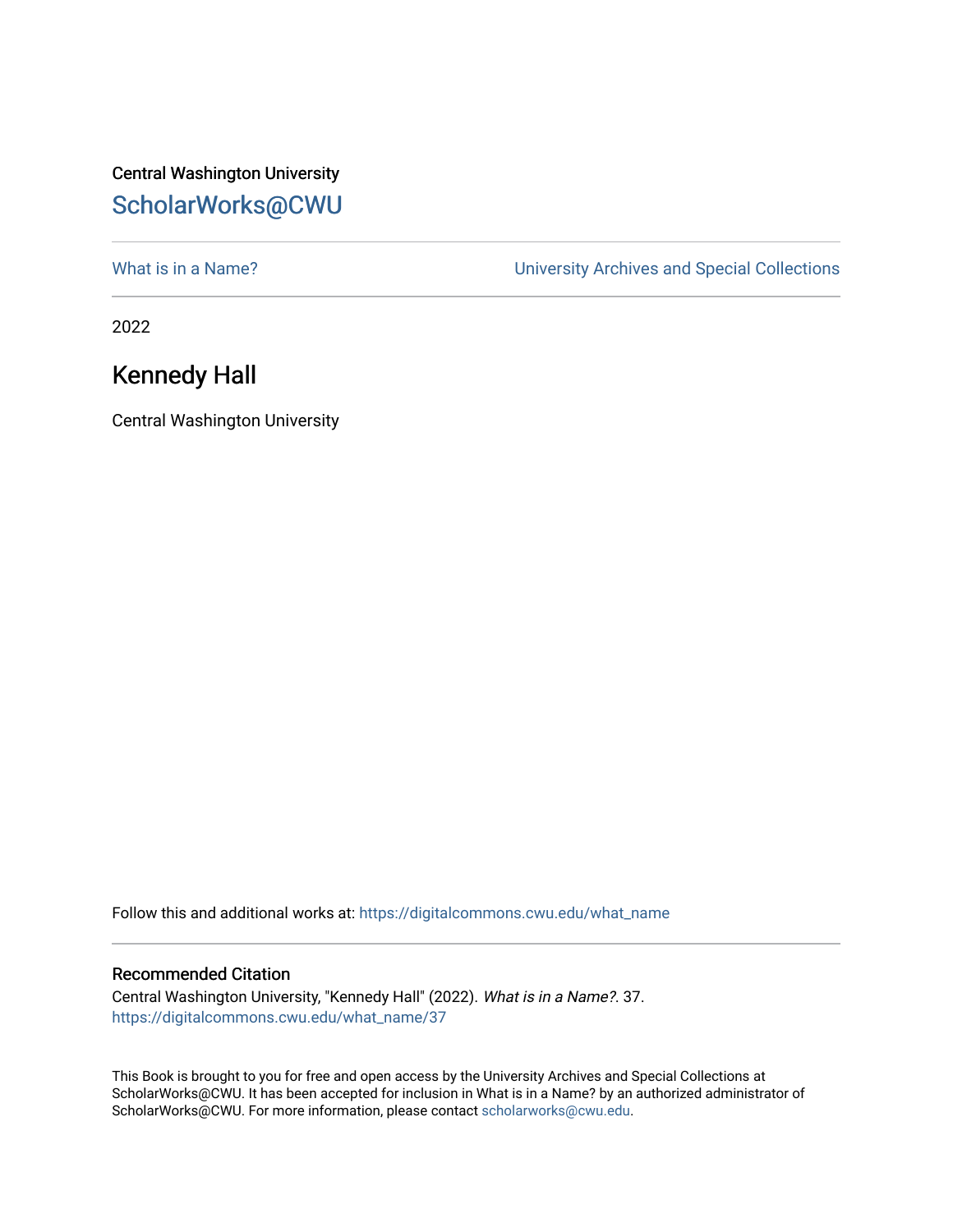What's in a Name? Kennedy Hall

Kennedy Hall is not named after a famous Massachusetts political family dynasty. Rather, it was named to honor Ora Leigh Kennedy, who served as a housemother in Kamola Hall from 1921 to 1933.

In that position, Kennedy enforced curfews, dress codes, and regulations for women on campus. She also earned a reputation as a friendly adviser regarding personal and academic problems.

Kennedy was 55 years old when she was hired to supervise the women students living in Kamola and she worked until age 67, when she retired. In 1928, she was elevated to assistant dean of women and, a year later, became dean of women.

Prior to joining the staff at Central, Kennedy served as manager of the Dining Hall at Draper Hall at Amherst College in Massachusetts (1914-1917) and as dean of women and matron of Lewis Hall at the Idaho State Normal School in Lewiston, Idaho (1917-1921).

She trained in dormitory supervision and food service at Simmons College in Boston.

The original Kennedy Hall (now the International Center) was built as a new dormitory for women. It was a one-story frame construction structure, which was cheaper to build than typical brick buildings, and was located on two acres bought for this purpose north of the Chicago, Milwaukee, St. Paul, and Pacific railroad tracks. It cost \$150,000.

Built in an Early Modernism architectural style, the building boasted modern pole-like pillars and was constructed with an exterior wall design that was predominately a 'groove rustic' horizontal wood siding with some brick and some board and batten elements, according to historian Lauren Walton. Sometime later, wooden shingles were installed, covering the entire exterior of the building.

In November 1948, when Kennedy Hall was officially named, the Campus Crier student newspaper reported: "Miss Kennedy was closely associated with the personal and social living of all women students at the college during the time was connected with this institution."

The paper also quoted Amanda Hebeler, chair of the faculty committee on memorials, who said, "She was a woman of broad interests and possessed those cultural and social qualities which gave her a place of high regard with students and faculty."

Kennedy died on February 21, 1948. At the time, she was living with her niece, Dawn Kennedy, head of the art department at the State College for Women (now the University of Montevallo) in Montevallo, Alabama, and a former art instructor at Central Washington College of Education.